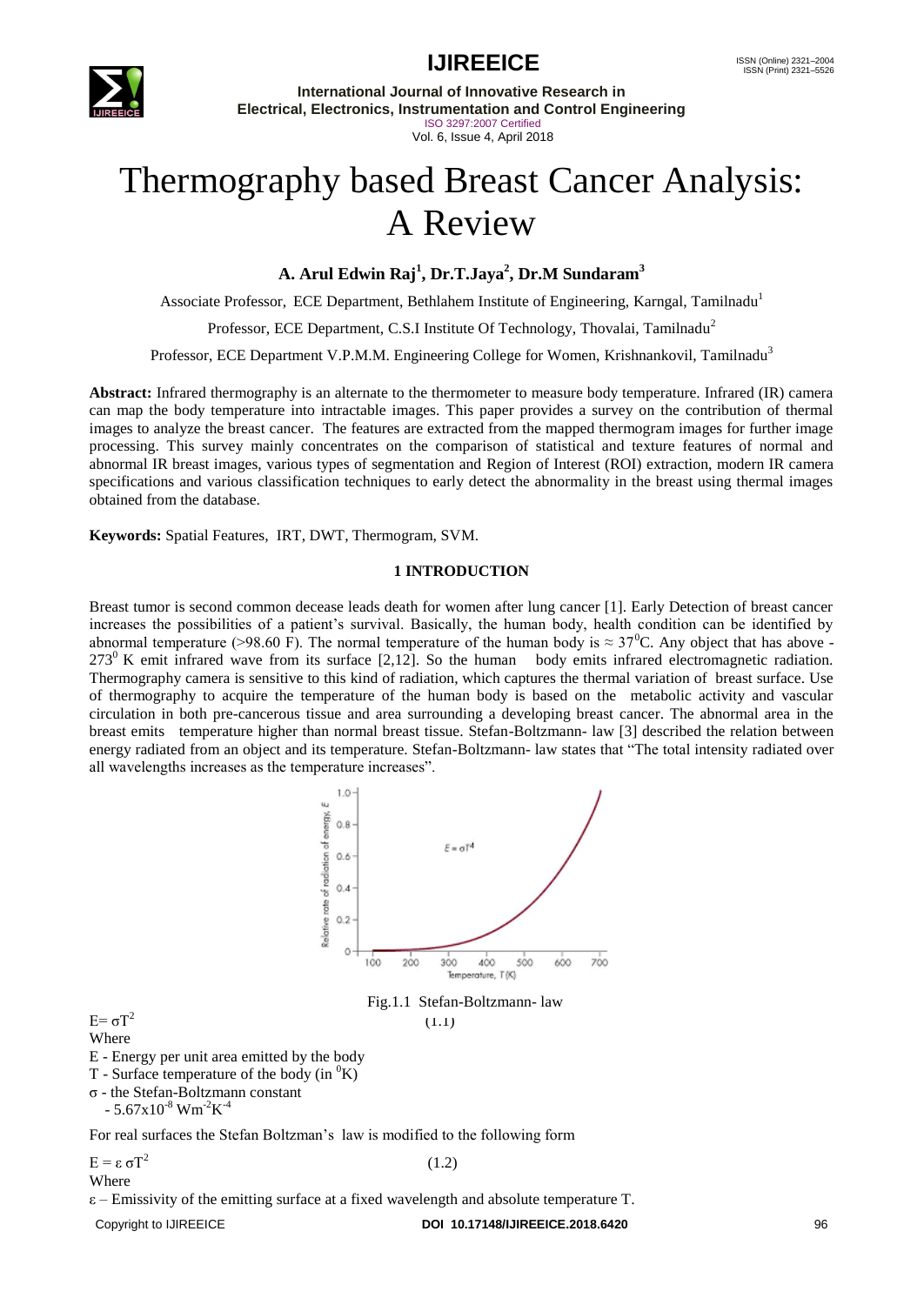



**International Journal of Innovative Research in Electrical, Electronics, Instrumentation and Control Engineering**

ISO 3297:2007 Certified

Vol. 6, Issue 4, April 2018

#### **2. INFRARED IMAGE**

Thermal camera converts this energy into corresponding gray values of the corresponding point of the thermal image, that image has the minimum resolution of 320 X 320 pixels.



Fig 2.1 Electromagnetic Wave Spectrum

Figure 2 shows infrared wave below the red wave in the wave spectrum [23] so it is named as an infrared wave. Its wavelength is 0.75-1000  $\mu$ m. It is further divided into three small groups near infrared (0.76 – 1.5 $\mu$ m), medium infrared  $(1.5 - 5.6\mu m)$  and far infrared  $(15\mu m - 1\mu)$ . Hardy, in 1934 explained the physiological role of infrared emission from human bodies and proposed that human skin can be considered as a black body radiator. Planks Law state that blackboard is considered as a hypothetical object that absorbs all incident radiation and radiates a continuous spectrum. Medical thermography can be subdivided into four principal categories [5] depends on temperature sensing methodology 1. Electrical contact thermography 2. Cutaneous temperature discrimination 3. Liquid crystal thermography 4. Infrared Thermography (IRT). In electrical contact thermography, transducers made physical contact to measure surface temperature in the form of electrical current this current is mapped into the thermal image. In cutaneous temperature discrimination cutaneous receptors are the types of [sensory receptor](https://en.wikipedia.org/wiki/Sensory_receptor) are used to response the light. Liquid crystal thermography, thermochromic cholesteric liquid crystal arranged in several layers it made good contact with the curved body surface. It changes its color due to changes in body temperature and gives the resultant pattern. In IRT thermal radiation emitted by the human body is detected by thermal camera as an image. Emissivity of human skin is reported to be almost constant and its value is  $0.98 \pm 0.01$  for wavelength 2-14  $\mu$ m. The surface curvature may cause changes in the emissivity. The emissivity [2] of a surface at a wavelength λ and viewing angle β is given as follows

$$
\sum_{\Phi\lambda} = 1 - \left(\frac{1}{2} \left(\frac{\beta - \cos\Phi}{\beta + \cos\Phi}\right)^2\right) \left(1 + \left(\frac{\beta\cos\Phi - \sin^2\Phi}{\beta\cos\Phi + \sin^2\Phi}\right)^2\right) \tag{2.1}
$$

Where

 $\beta - (n_{\lambda}^2 \sin^2 \Phi)^{\frac{1}{2}}$  $n_{\lambda}$  - Refractive index of the material Φ – Viewing angle

#### **3. EMISSIVITY**

For a perfect blackbody emissivity is unity, but for real material's emissivity is always less than unity. The emissivity of different human tissues at infrared wavelengths [2] is tabulated below. Emissivity describes how to quantify the efficiency of a surface for radiating energy in a defined waveband and at a given temperature. Reality says any surface above absolute zero will always radiate some energy (more than 0%), and no surface can radiate perfectly (100%). Emissivity varies with surface condition, viewing angle, temperature, and spectral wavelength. Most nonmetallic materials are efficient radiators of energy. Human skin is close to a perfect radiator with an emissivity of 0.98.

Table 3.1: The emissivity of different human tissues at infrared wavelengths.

| <b>Tissue</b>                                 | Emissivity      |
|-----------------------------------------------|-----------------|
| Black skin $(3-12 \mu m)$                     | $0.98 \pm 0.01$ |
| White skin $(3-14 \mu m)$                     | $0.97 \pm 0.02$ |
| Burnt skin $(3-14 \mu m)$                     | $0.97 \pm 0.02$ |
| Epicardium (fresh: 0.5 h)                     | 0.85            |
| 3 µm Epicardium (fresh: 0.5 h)                | 0.86            |
| 5 µm Epicardium                               | 0.99            |
| (9 days at $20^{\circ}$ C) Pericardium (3 µm) | 0.88            |
| Pericardium $(5 \mu m)$                       | 0.94            |
| Pericardium (9 µm)                            | 0.95            |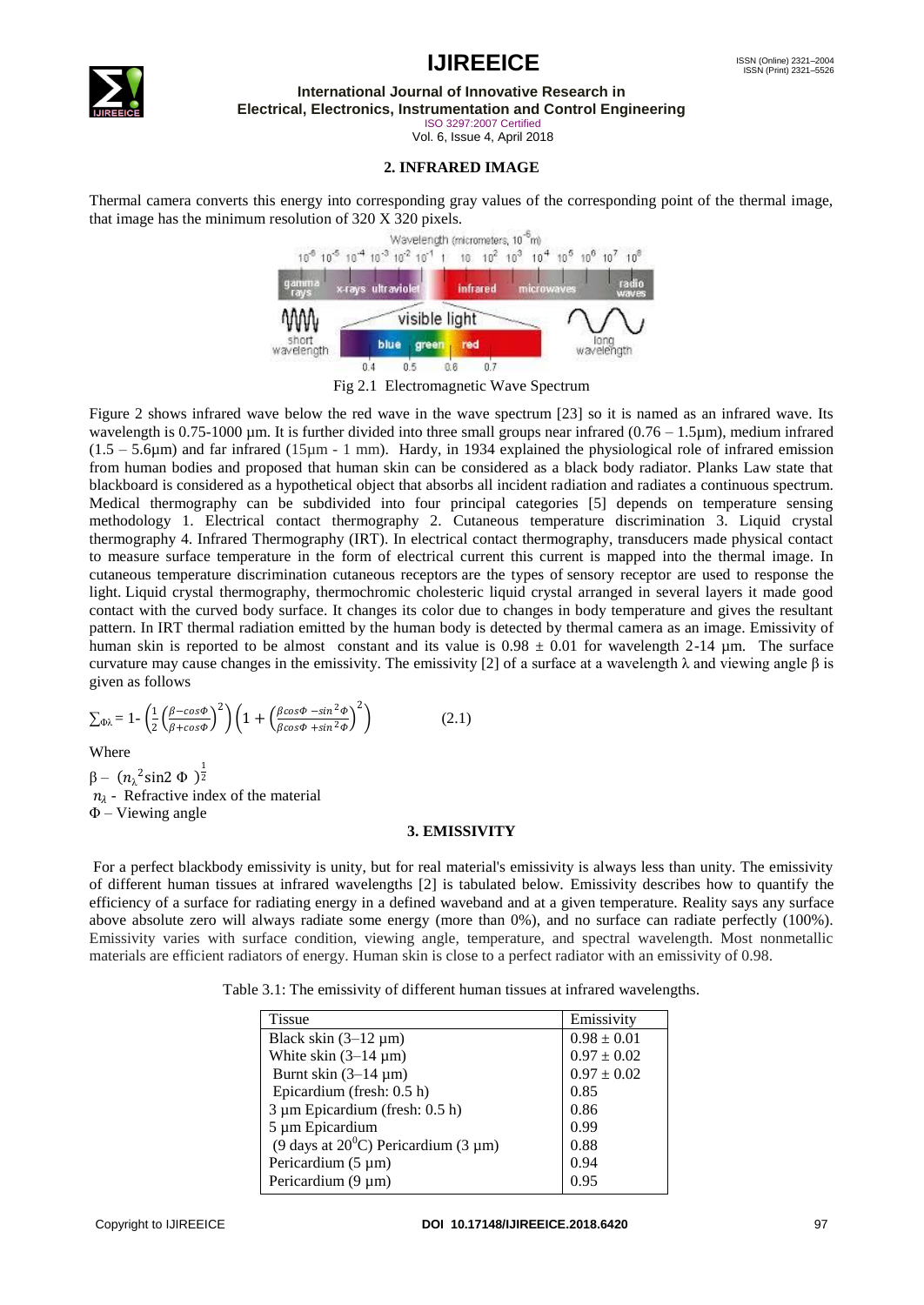

**International Journal of Innovative Research in**

**Electrical, Electronics, Instrumentation and Control Engineering**

ISO 3297:2007 Certified Vol. 6, Issue 4, April 2018

Though the infrared emissions from human skin at  $27^{\circ}$  C lies within the wavelength range of 2–20 µm, it peaks around 10 µm. For medical applications in a very narrow wavelength band (8– 12 µm), termed as body infrared rays. With the advent of newer generations of detectors, Near Infrared (NIR) and Mid Infrared (MIR) regions are also used in medical thermography. The first modern infrared detector of lead-sulfide photo-detector was originally developed for military applications, around World War II. But later the technology was released for civilian uses and thereafter IRT has been used in medical sciences as well as in the field of non-destructive testing (NDT). In the field of NDT, the application of IRT is mainly in surface and sub-surface defect detection and online monitoring processes

Francisco et al [4] listed the values of the skin emissivity of the 40 participants as follows

| Subject        | Emissivity | Subject | Emissivity |
|----------------|------------|---------|------------|
| 1              | 0.996      | 21      | 0.994      |
| $\overline{c}$ | 0.994      | 22      | 0.998      |
| 3              | 0.998      | 23      | 0.997      |
| $\overline{4}$ | 0.999      | 24      | 0.997      |
| 5              | 0.998      | 25      | 0.995      |
| 6              | 0.998      | 26      | 0.999      |
| $\overline{7}$ | 0.996      | 27      | 0.990      |
| 8              | 0.996      | 28      | 0.99       |
| 9              | 0.992      | 29      | 0.999      |
| 10             | 0.998      | 30      | 0.997      |
| 11             | 0.998      | 31      | 0.998      |
| 12             | 0.996      | 32      | 0.999      |
| 13             | 0.991      | 33      | 0.997      |
| 14             | 0.998      | 34      | 0.999      |
| 15             | 0.992      | 35      | 0.995      |
| 16             | 0.992      | 36      | 0.992      |
| 17             | 0.997      | 37      | 0.998      |
| 18             | 0.995      | 38      | 0.998      |
| 19             | 0.998      | 39      | 0.994      |
| 20             | 0.997      | 40      | 0.995      |
|                |            |         |            |

Table 3.2: skin emissivity of the 40 participants [Francisco et al]

# **4.EXPERIMENTAL CONDITION FOR MEDICAL IRT**

Human body thermal radiation depends on the experimental conditions standards such as experimental room, temperature control, subject information processing, imaging systems, image acquisition, image processing and result analysis.



Fig 4.1 Thermal image experimental Setup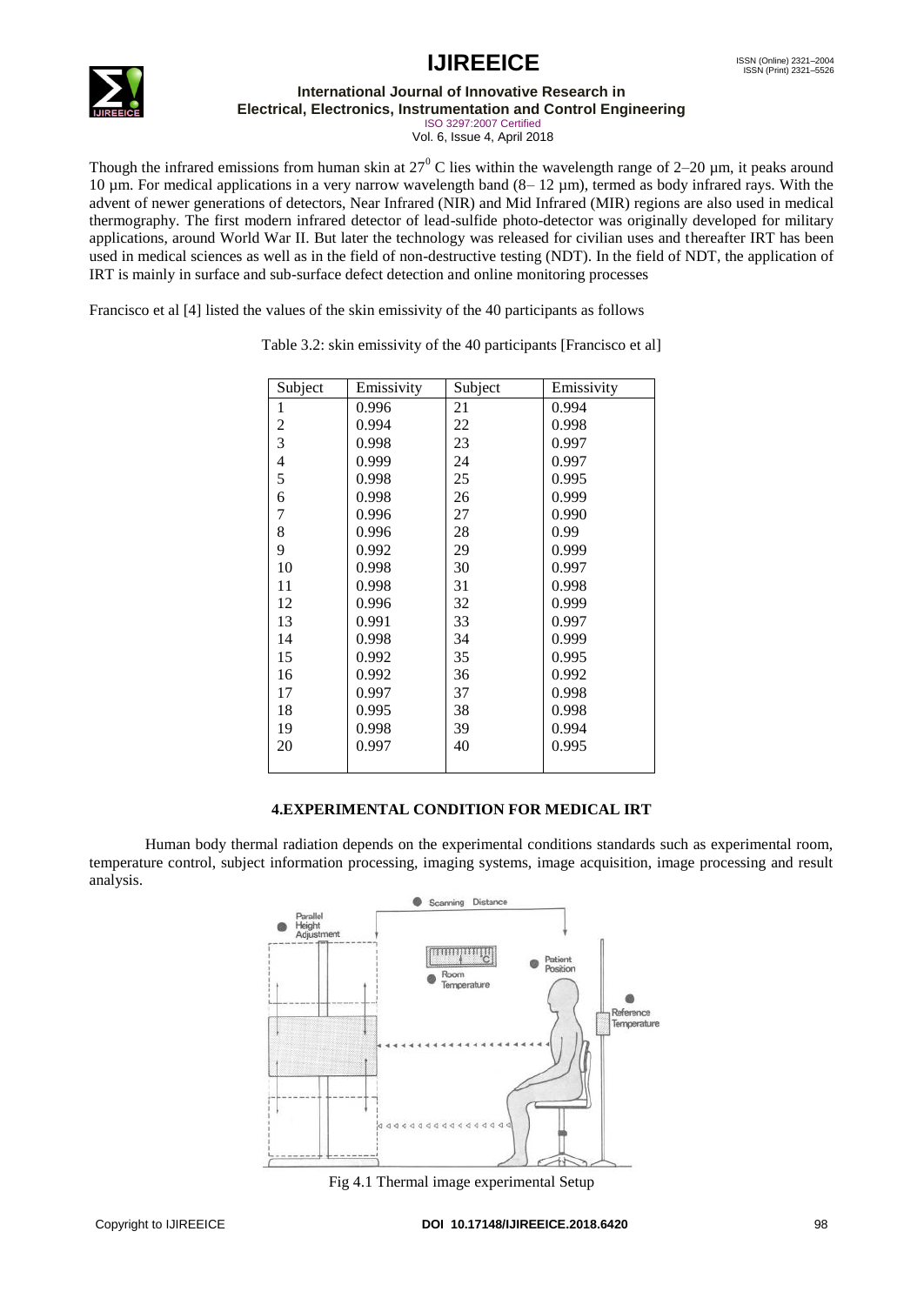

**International Journal of Innovative Research in**

**Electrical, Electronics, Instrumentation and Control Engineering**

ISO 3297:2007 Certified Vol. 6, Issue 4, April 2018

Table 4.1: Medical IRT experimental conditions standards

| Parameter                 | Unit<br>How to set                                                      |           |  |
|---------------------------|-------------------------------------------------------------------------|-----------|--|
| Temperature               | Temperature controls image quality. The user manual of FLIR             | ${}^0C$   |  |
|                           | provides the estimated temperature.                                     |           |  |
|                           | Setup procedure:                                                        |           |  |
|                           | Crumple up a large piece of aluminum foil                               |           |  |
|                           | uncrumble it and put it in front of the sample facing the               |           |  |
|                           | camera                                                                  |           |  |
|                           | Set the emissivity of 1 and measure the temperature.                    |           |  |
|                           | Set this value as reflected temperature in the camera                   |           |  |
|                           | settings.                                                               |           |  |
| Emissivity                | Fix a piece of electrical tape of known emissivity onto                 |           |  |
|                           | the object                                                              |           |  |
|                           | Set the emissivity mentioned in the camera manual,                      |           |  |
|                           | focus and write down the tape temperature                               |           |  |
|                           | Make sure that the tape and the object are in the                       |           |  |
|                           | thermal equilibrium condition, point now to the sample surface          |           |  |
|                           | and change the emissivity setting up of the camera shows the            |           |  |
|                           | same temperature as the one previously recorded.                        |           |  |
| Humidity                  | A water molecule in the atmosphere change absorption of                 |           |  |
|                           | radiation emitted by the object. If the camera with humidity is it      |           |  |
|                           | is possible to set the value at 50%.                                    |           |  |
|                           |                                                                         |           |  |
| Distance between object & | The distance between the object and the camera lens is doable           |           |  |
| camera                    | easily by means of a ruler. Refer to the technical data sheet for       | M         |  |
|                           | the camera lens in order to respect the minimum focal length.           |           |  |
| Atmospheric temperature   | Camera working standard temperature is 20 to 400 $^{\circ}$ C. By using |           |  |
|                           | a thermometer, it can set directly.                                     | ${}^{0}C$ |  |



Fig 4.2 Block diagram of survey flow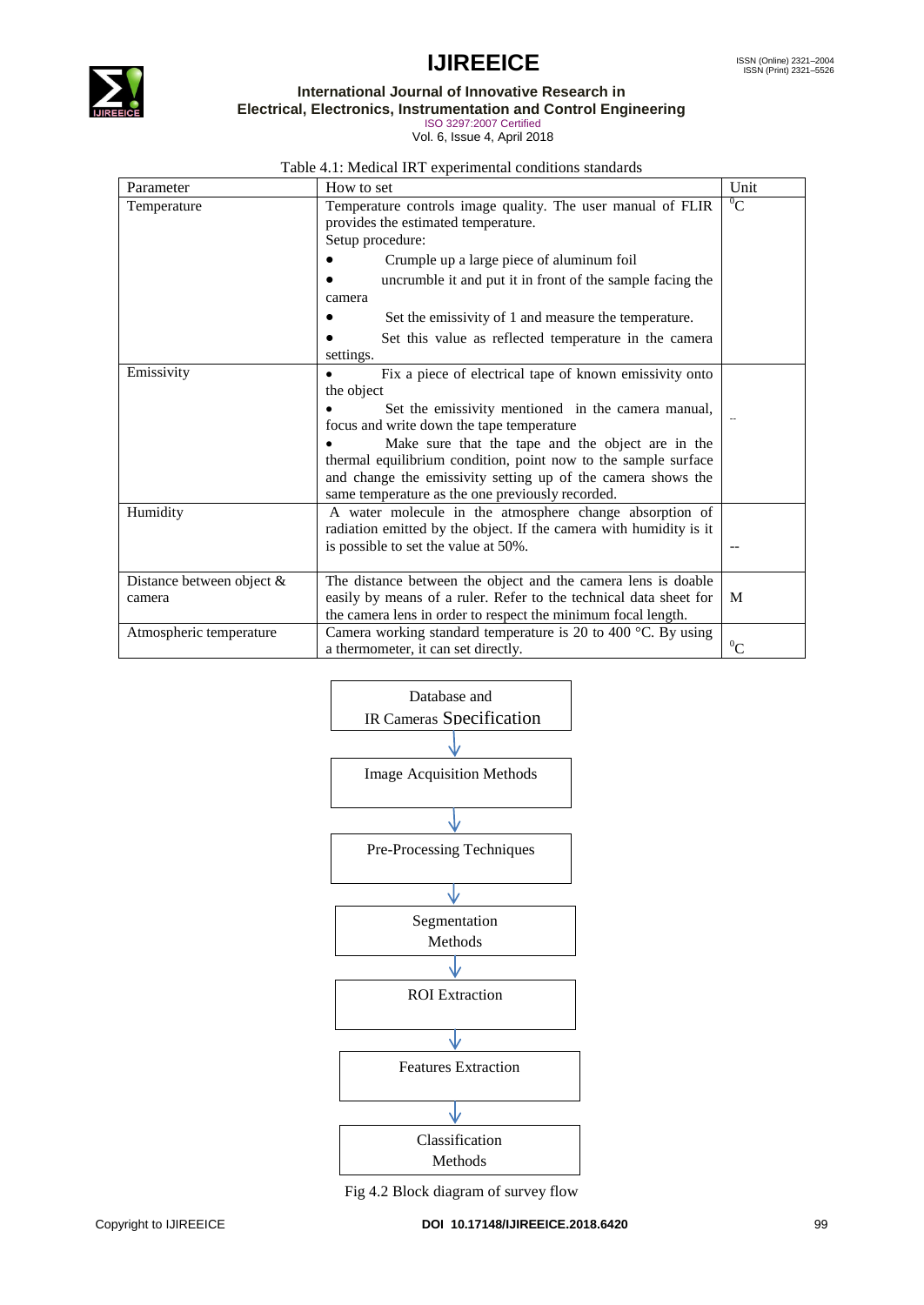

**International Journal of Innovative Research in**

**Electrical, Electronics, Instrumentation and Control Engineering**

ISO 3297:2007 Certified Vol. 6, Issue 4, April 2018

### **4.1 Database and IR cameras**

De Oliveria et al 2015 [7] collected breast thermal image from hospital Universitario Antonio Pedro which was approved by the ministry of health. Ng and Kee collected breast thermograms of 90 patients in Singapore General Hospital using thermal camera Avio TVS-2000. Mkll ST. Kontos [8] et al generated their own database of 63 patients using Meitherm MED 2000 thermal imaging system. It has two principle components the camera and the thermal evaluation software. It stores the data as a standard TIFF image file. Silva et al have developed their own Mamma Research with Infrared Image (DMR-IR) database, obtained from Antonio Pedro University Hospital patients by FLIR thermal camera, model SC620. Usha Rani Gogoi et al used existing DMR (Database for Mastology Research) Database is an online available database have used FLIR SC-620 Thermal Camera with a spatial resolution of 640 x 480 pixels. Swarthy et al obtained their database from the publicly available Iranian Thermography dataset. This image is acquired by using FLIR E30 Infrared Camera having 160X120 IR resolution.

### **4.2 Image Acquisition Methods**

Sheeja v francis[1] et al have taken precool and post cool breast thermograms of 24 normal and 12 malignant patients as follows

- Patients were relaxed before thermogram taken, to stabilize body basal metabolic activities.
- Patient's one breast was on hold on a fixed temperature dark chamber to avoid interference.
- The thermal camera placed in the robotic arm, which fixed at a distance of 30–47 cm from the breast.
- The camera moved clockwise around the breast and imaged series of 12 images at the intervals of  $30^0$  angles.
- At first, 12 images of the left breast were taken in the chambers normal temperature called left precool series.
- Then the temperature of the chamber decreased by  $2-3^0$  centigrade and imaging was repeated as above and obtained set of 12 images called left post cool series.
- Then the robotic arm was moved and imaged the nipple region. This is named left frontal image.
- This procedure was repeated for the right breast, started with right frontal image; right precool series and right post cool series.

Kontos [8] et al followed the following procedure

- The room temperature was kept stable at approximately 22 $^{\circ}$ C, so that the patient was comfortable, and not perspiring nor shivering.
- The examination room had no windows and the vents were muffled, pointing away from the patient.
- The ceiling lights were fluorescent and invariably kept well away from the scanned area.
- Patients were asked to remove their clothes from their waist upwards and were left to equilibrate with ambient conditions for 10 - 15 min.
- Jewells and gowns were also removed.
- Then, they were instructed to sit in the middle of a rotation stool without a backrest, positioned at approximately 100 cm from the thermographic camera.
- Patients were asked to position their hands on the top of their head and remain still.
- Three images were obtained from each patient: one face  $(0^0)$  and one oblique on each side at 45<sup>0</sup> from the middle line for optimal exposure to all aspects of the breasts. The images were then appropriately labeled and stored as TIFF images.

Silva et al followed the following procedure

- Examination room windows and ventilations were blocked to control ambient temperature and airflows of the room
- A fluorescent lamp was positioned far from the patient.
- Number of persons in the examination room was limited
- Patients were asked to avoid smoke and drink caffeine or alcohol, for a certain time before the exam.
- Patients were asked to avoid applying a cosmetic on the exam day
- Inside the examination room the patient is asked to take off the cloths from the top of the body, laces, earrings and other accessories that may cause false readings.
- The patient was placed in front of the IR camera approximately one meter distance.
- Types of Image acquisition used are static and dynamic image acquisitions
- In static acquisitions the patient was instructed to take rest 10 and 15 minutes before examination, it changed small skin temperature during acquisition.
- Copyright to IJIREEICE **DOI 10.17148/IJIREEICE.2018.6420** 100 In dynamic acquisition, patient was cooled by electric fan then temperature recovery was imaged.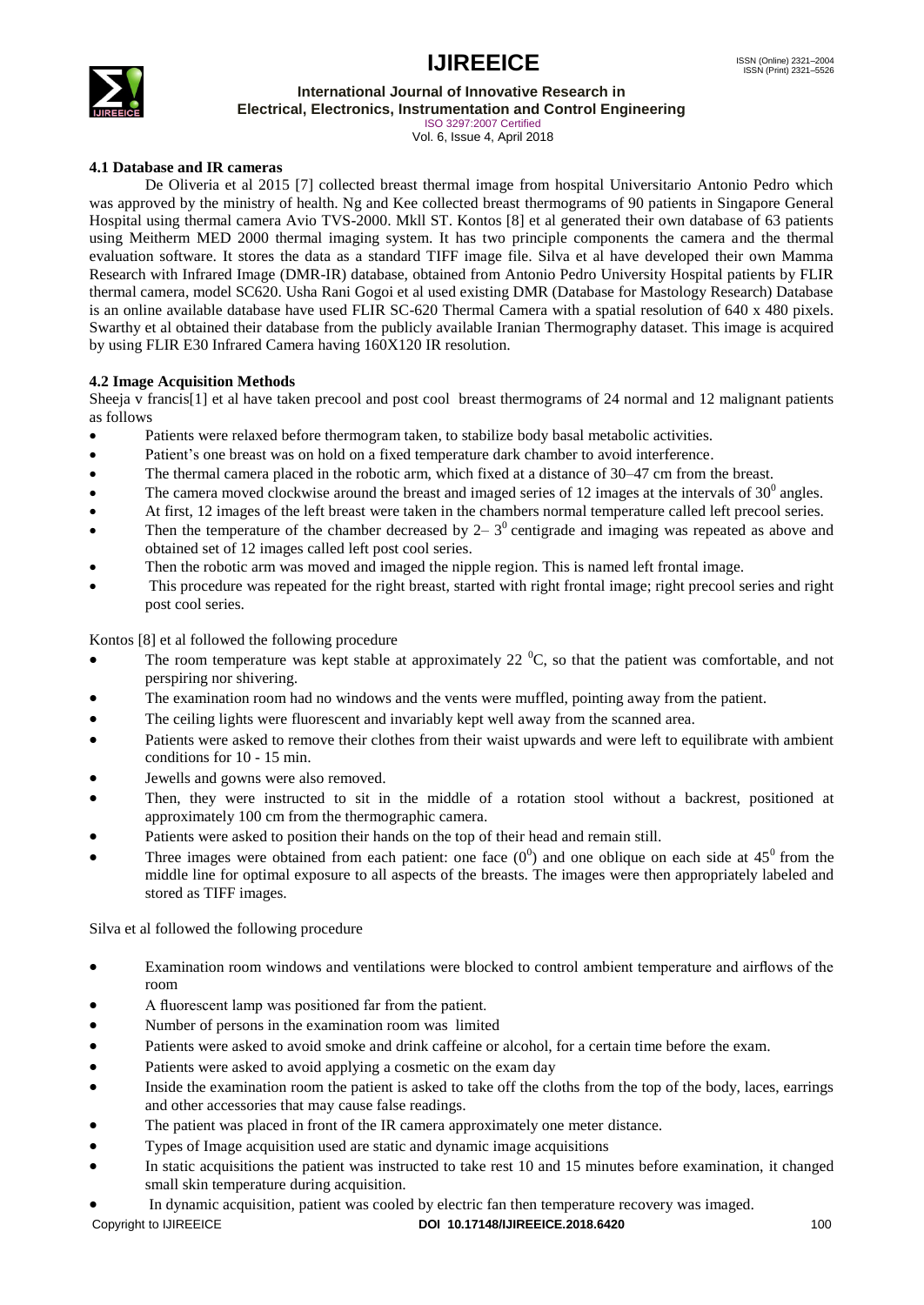# **IJIREEICE**



**International Journal of Innovative Research in**

**Electrical, Electronics, Instrumentation and Control Engineering**

ISO 3297:2007 Certified Vol. 6, Issue 4, April 2018

Following steps were followed by E.Y and K. Ng [9]

- Patients were instructed to avoid sun bath on the area to be imaged at least 5 days before the examination,
- On the day of examination, Patients should avoid applying cream, lotion, deodorant and powder on the area going to take an image.
- If the imaging area to be shave it must be done at least 4 hours before the examination.
- No massage would be done from the previous day of examination.
- Avoid exercise at least 4 hours before the examination.
- Patients must consult the doctor to take the pain Medicine on the day of examination.
- Patients should avoid smoking and alcohol consumption.
- Patients should avoid taking excess meals, tea or coffee
- Patients should avoid tight wearing.
- Patients were relaxed about 15 minutes before examination for thermal stability.
- 3x4 meters, air–conditioned room was used as examination room
- During the examination Patients should be remain stationary.

Tiago B. Borchartt [10] et al followed the below steps

- Temperature controlled room  $(20-22^{\circ}C)$  was used for examination.
- Humidity of the room was maintained at 60 %.
- The patient was relaxed about 15 minutes before examination for thermal stability.
- Patients were instructed to wear loose gown with proper air flow.
- Author mentioned recommended period for examination as between fifth and twelfth day after the menstrual cycle.

### **4.3 Preprocessing, Segmentation and ROI Extraction Techniques**

# **4.3.1 Pre- Processing:**

 The preprocessing is a process of selectively removing the redundancy available in the captured images without affecting the quality of the image. This process involves the following steps.

#### **4.3.2 Image Re-sizing**

It is performed by the process of the interpolation to re-samples the image to determine values between defined pixels [10]. So, resultant image contains more or less number of pixels than that of the input image. If the resolution of the output image is improved, the intensity of new pixels is obtained through interpolation process.

#### **4.3.3 Filtering**

Due to the shake and improper camera zooming, uncertainties may happen into the image like as random noise, partial volume effects and intensity non uniformity. This may cause information loss, Signal to Noise Ratio (SNR) gain and degradation of edges. Spatial filters are used to remove this effect. Basically filters are classified as linear and nonlinear filters. Filtering masks are used by linear spatial filters and they are low pass filter and high pass filter. Nonlinear spatial filters operates with a coefficient of neighborhoods pixels directly. They are Median filter, Max filter and Min filter.

#### **4.3.4 Segmentation**

Image segmentation is dividing a digital image into multiple segments (sets of pixels, also known as superpixels) using basic properties of features of image like intensity, edge or texture [10, 11]. The segmented image is more understandable and easier to analyze. Two types of segmentation depending on the type of input image samples are gray scale single image segmentation and Histogram based segmentation. As the name stated the gray scale single image segmentation uses only one image for segmentation and feature extraction. It is subdivided into Edge based segmentation methods, Region growing segmentation methods and Threshold based segmentation methods. In Histogram based segmentation method, segmentation is based on the histogram of the image. It represents the gray levels of all the pixels of an image. Segmentation can be done by histogram peaks and the valleys between the pixels. Histogram based segmentation techniques are manual segmentation, histogram peak technique, histogram valley, adaptive histogram technique and Triangle thresholding technique.

#### **4.4 ROI Extraction**

 A Region of Interest (ROI) is a portion of an image that wants to filter or perform some other operation on. ROI can extract by creating a binary mask, which is a binary image that is the same size as the image you want to process.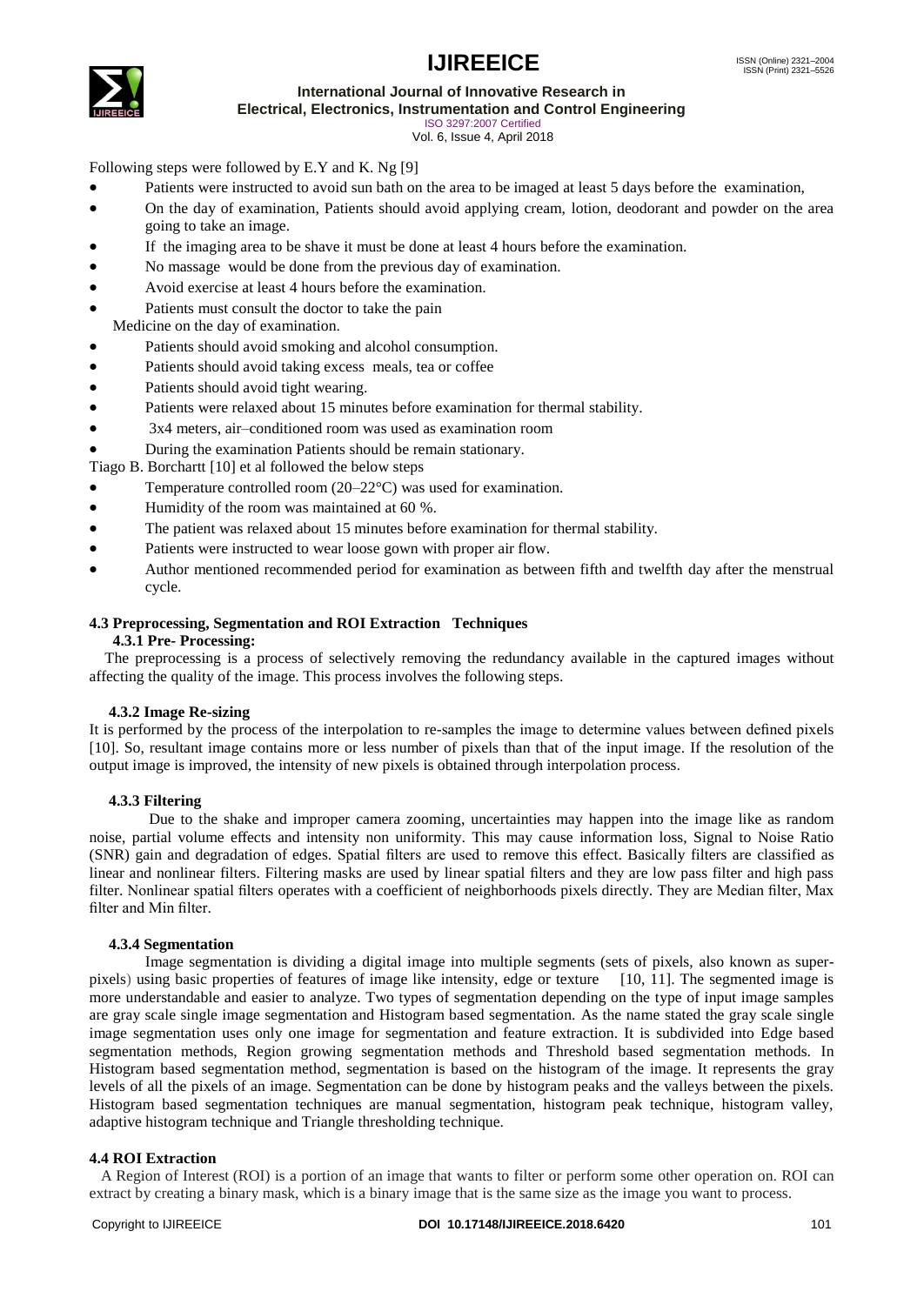

# **International Journal of Innovative Research in**

**Electrical, Electronics, Instrumentation and Control Engineering**

ISO 3297:2007 Certified Vol. 6, Issue 4, April 2018

Survey of various pre-processing techniques, method of segmentation, and different ROI extraction process are given below.

If any errors in automatic segmentation the entire CAD results gives wrong output. Because of this complexity, many authors, not prefer it for breast thermograms. For this reason Milosevic et al manually extracted ROI from the original thermograms. But some researchers are working on automatic segmentation. Phani Teja et al [13] has considered the lower part of the patient's breast image as the shape of a parabola so hough transform was used. EDDIE Y. -K. NG et al [9] initially used traditional snake and gradient vector flow snake for segmentation. But the method was not correctly able to fix the boundaries of the images. Hence, they modified the snake algorithm. They obtained derivative of the image by Roberts cross-gradient operators. Then these gradient images were processed by median filtering and sharpen by high pass filters. Gerald Schafer et al [15] segmented left and right breasts manually by experts. Leonardo S. Motta et al [16] used automatic segmentation to extract a region of interest of breast thermogram images with the help of automatic threading, automatic boundary detection, mathematical morphology, curve extraction and interpolation. Hossein Ghayoumi Zadeh et al [17] used a parabolic hough transform for Region of Interest (ROI) segmentation. For this purpose edges was detected by a logarithmic method. Their initial results of the edge detection were contaminated with high rates of noise. To remove this noise a Gaussian filter is used prior to edge detection. Dinsha D [18] presented a paper on breast tumor segmentation and classification of breast thermogram images. Here preprocessed breast thermogram image is enhanced by Contrast Limited Adaptive Histogram Equalization (CLAHE) technique. Then these images are filtered followed by segmenting the region of interest using k means and fuzzy C means. Various features are extracted from the segmented images.

#### **4.5 Features Extraction:**

Following features[6] were extracted from the spatial domain and it can be used for further processing.

### **4.5.1 Mean:**

The mean estimates the value in the image in which central clustering occurs. The mean can be calculated using the formula:

 $\mu = \frac{1}{16}$  $\frac{1}{MN}\sum_{i=1}^{M}\sum_{j=1}^{N}p(i,j)$  (4.1) Where  $p(i, j)$  is the pixel value at point  $(i, j)$  of an image of size M x N.

#### **4.5.2 Variance:**

The pixel intensities vary depending on thermogram image characteristics. This variation can be used for classification of micro-classification which can be estimated as given below:

$$
\sigma^2 = \sum_{i,j} \frac{(x(i,j) - \mu)^2}{N} \tag{4.2}
$$

#### **4.5.3 Standard deviation:**

The standard deviation,  $\sigma$  is the estimate of the mean square deviation of gray pixel value p (i, j) from its mean value. Standard deviations describe the dispersion within a local region. It is determined using the formula:  $S=\sqrt{\sigma^2}$  $(4.3)$ 

#### **4.5.4 Smoothness:**

Relative smoothness, R is a measure of grey level contrast that can be used to establish descriptors of relative smoothness. The smoothness is determined using the formula:

$$
R = 1 \frac{R}{1 + \sigma^2}
$$
\n(4.4)

Where,  $\sigma$  is the standard deviation of the image.

#### **4.5.5 Energy:**

Ability to detect and visualize micro-classification can be improved using energy vector computation. The energy of thermogram image is computed by squaring and summing the pixels in transformed image and is given by:

 $E = \sum_{x} \sum_{y} (x - y)^2 I(x, y)$  (4.5)

Where I is the intensity of pixel value at x, y.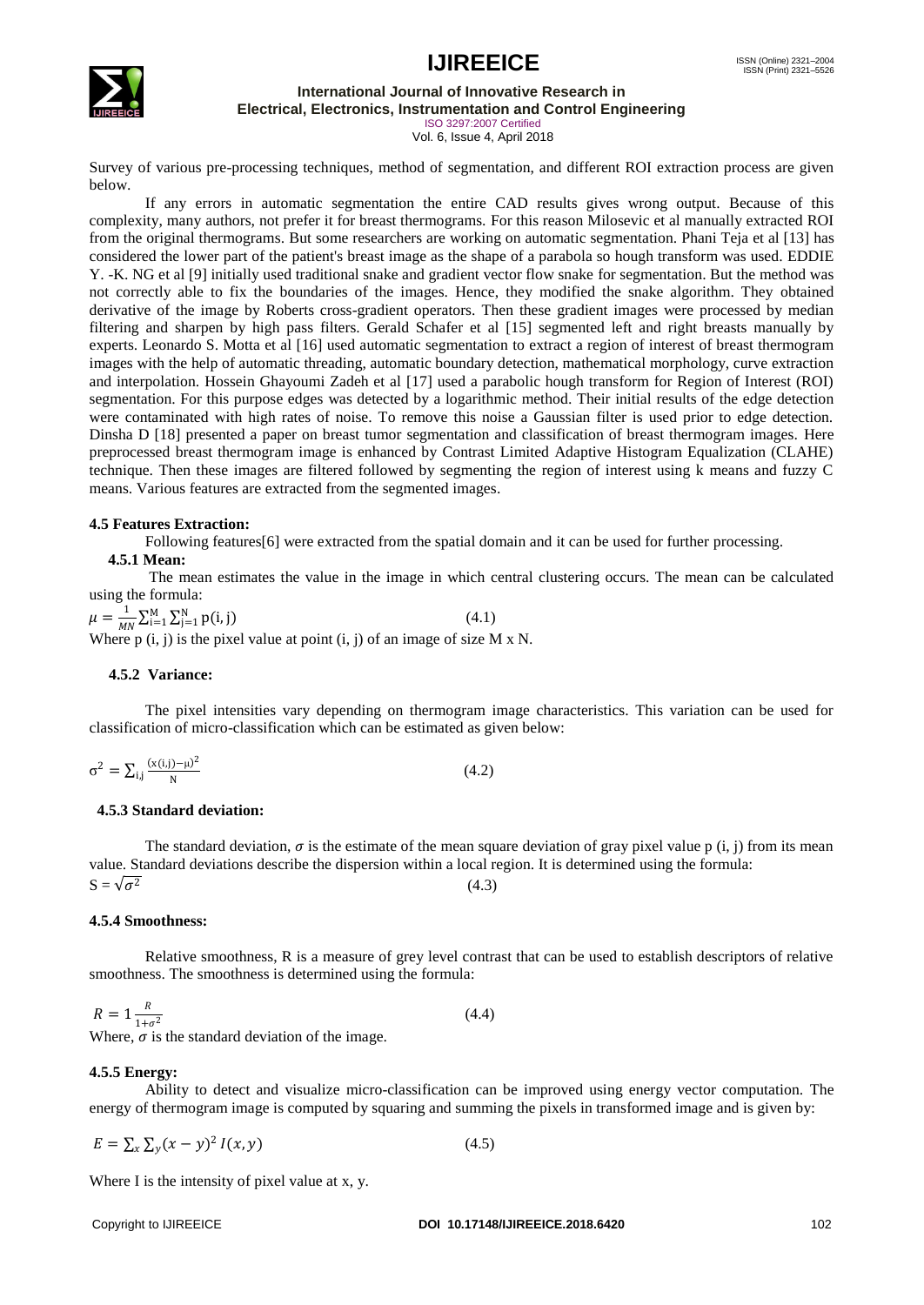

**International Journal of Innovative Research in Electrical, Electronics, Instrumentation and Control Engineering**

ISO 3297:2007 Certified

Vol. 6, Issue 4, April 2018

### **4.5.6 Contrast:**

Contrast features extracted are used in classification to locate the micro - classification. Contrast information is estimated as

$$
C = \sum_{x} \sum_{y} (x - y)^2 I(x, y) \tag{4.6}
$$

### **4.5.7 Entropy :**

The statistical evaluation of randomness which characterizes the texture feature in thermogram image is said to be entropy and is given by:

 $E_n = -\sum_{x} \sum_{y} p(x, y) \log \left[ \Phi(x, y) \right]$  $(4.7)$ Where

p is the probability of occurrence of a particular pixel value.

### **4.5.8 Homogeneity :**

The closeness of the distribution of pixel elements of ROI in thermogram image is computed using homogeneity and is given as:

 $H = \sum_{x} \sum_{y} \frac{p(x,y)}{1+(y-x)}$  $x \, \Delta y \, \frac{1 + (x - y)^2}{1 + (x - y)^2}$  $(4.8)$ 

#### **4.5.9 Kurtosis:**

Estimates kurtosis value can distingush between the benign and malignant micro-classification through peaks and flat probability distribution which is given by:

$$
K = \sum_{i=1}^{N} \frac{(I_i(x, y) - M_k)^2}{(N-1)\sigma^4}
$$
  
Where  
I (x-y) Intensity of pixels,  
N Number of samples in circle lines  
 $\sigma$  Standard deviation

 $M_k$  Mean of sub-bands

#### **4.5.10 Correlation:**

Nearby pixels of thermogram image are highly correlated which helps in identifying the similar regions. Correlation is estimated as:

Correlation = 
$$
\sum_{i,j} \frac{(i=\mu_i)(j=\mu_j)p(i,j)}{\sigma_i \sigma_j}
$$
 (4.10)

#### **4.5.11 Skewness:**

This parameter indicates the lack of symmetry in distribution of pixels. This estimation gives an idea about symmetry and lack of symmetry within ROI in thermogram image.

Skewness = 
$$
\sum_{i=1}^{N} \frac{(l_i(x,y) - M_k)^3}{(N-1)\sigma^3}
$$
 (4.11)

#### **4.6 Feature Extraction Example:**

A database for the example is referred from saga et al [1].



Fig4.3 : Original image of normal and abnormal breast of pre-cooling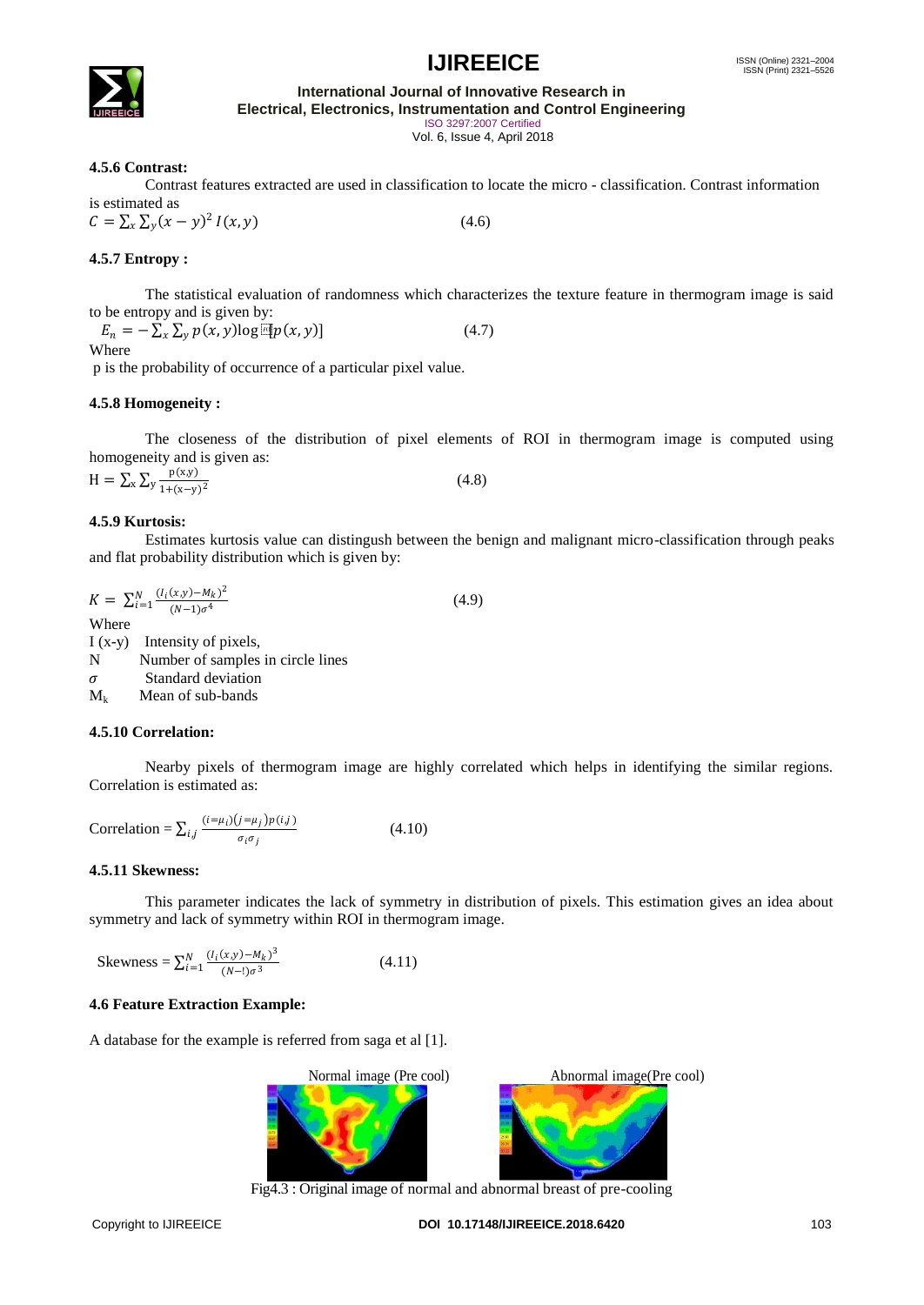

**International Journal of Innovative Research in Electrical, Electronics, Instrumentation and Control Engineering** ISO 3297:2007 Certified

Vol. 6, Issue 4, April 2018

Contrast enhanced normal image(Pre cool) Contrast enhanced abnormal image(Pre cool)





Fig 4.4 : Contrast enhanced normal and abnormal image of pre-cooling





Fig 4.5: Gray Scale of normal and abnormal image precooling

Thresholding normal Image (Pre cool) Thresholding abnormal Image (Pre cool)



Fig 4.7: Input image of normal and abnormal breast of post-cooling

Contrast enhanced normal image (Post cool) Contrast enhanced abnormal image (Post cool)





Fig 4.8 : Contrast enhanced normal and abnormal image of pre-cooling





Fig 4.9 : Gray Scale of normal and abnormal image post cooling





Fig 4.10: Thersolding of normal and abnormal image post cooling



Copyright to IJIREEICE **DOI 10.17148/IJIREEICE.2018.6420** 104 Fig 4.11: ROI of abnormal image of three patients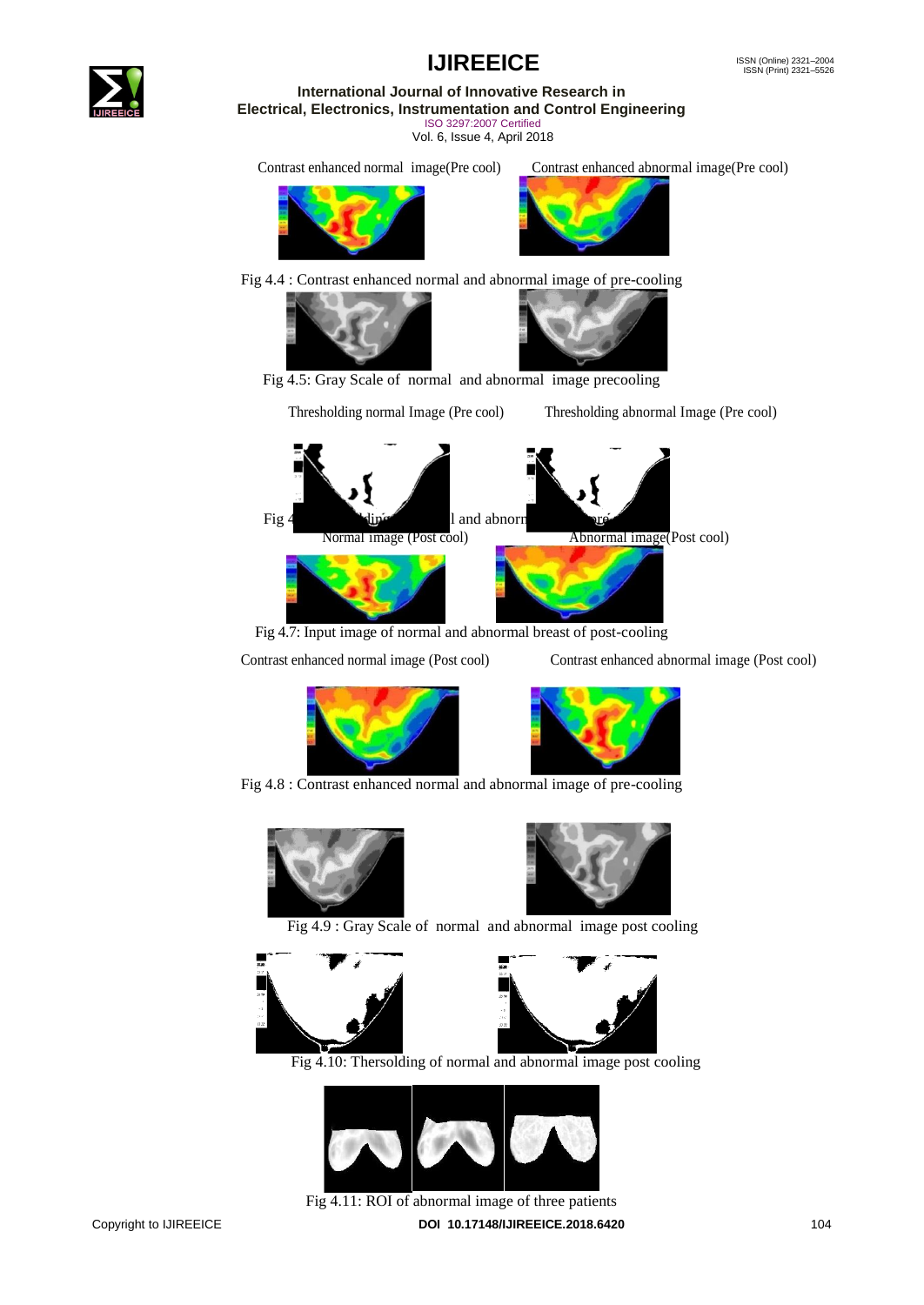

## **International Journal of Innovative Research in Electrical, Electronics, Instrumentation and Control Engineering**

ISO 3297:2007 Certified Vol. 6, Issue 4, April 2018

| <b>Features</b> | Normal   |           | abnormal |           |
|-----------------|----------|-----------|----------|-----------|
|                 | Pre-cool | Post-cool | Pre-cool | Post-cool |
| Mean            | 47.028   | 38.7018   | 37.9854  | 35.355    |
| Varience        | 70.2607  | 58.2213   | 58.5326  | 55.1003   |
| Standard        | 8.3822   | 7.6303    | 7.6507   | 7.423     |
| Contrast        | 0.5463   | 0.2439    | 0.3677   | 0.2891    |
| Correlation     | 0.948    | 0.9733    | 0.9576   | 0.9652    |
| Energy          | 0.5146   | 0.5828    | 0.5856   | 0.6035    |
| Homogeneity     | 0.9466   | 0.9536    | 0.9455   | 0.9495    |
| Smoothness      | 0.8934   | 0.8841    | 0.8844   | 0.8813    |
| Entrophy        | 3.3058   | 2.8359    | 2.8657   | 2.8359    |
| skewness        | 1.3417   | 1.6313    | 1.5893   | 1.7161    |
| kurtosis        | 3.2393   | 4.1097    | 3.9508   | 4.4308    |

# Table 4.2 : Statistical features of normal and abnormal image.





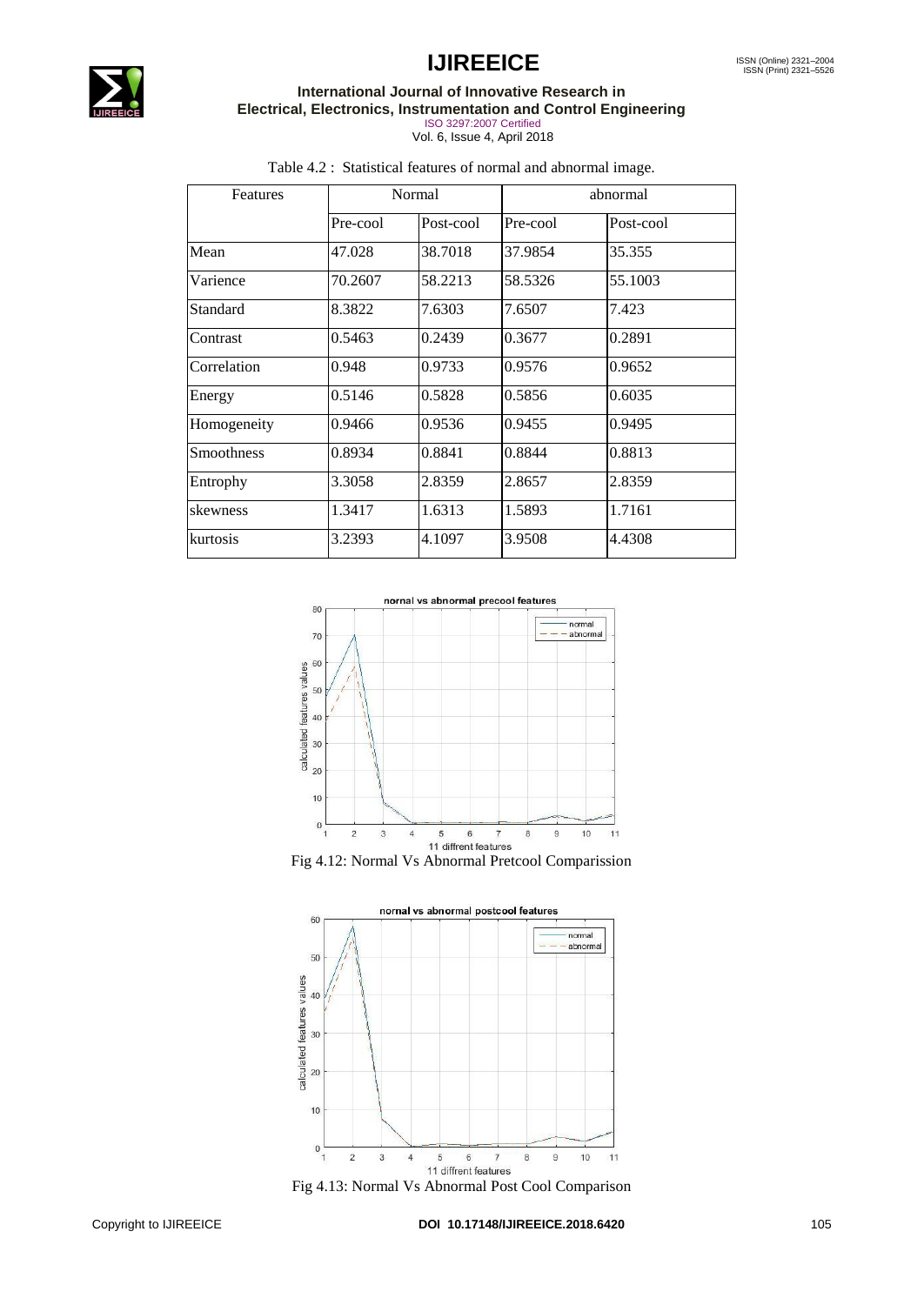

#### **International Journal of Innovative Research in Electrical, Electronics, Instrumentation and Control Engineering**

ISO 3297:2007 Certified Vol. 6, Issue 4, April 2018

| features                  | normal1  | normal <sub>2</sub> | normal3  |            | abnormal abnormal 2 abnormal 3 |              |
|---------------------------|----------|---------------------|----------|------------|--------------------------------|--------------|
| Contrast                  | 0.09681  | 0.097916            | 0.188723 | 0.113176   | 0.1823308                      | 0.2089269    |
| Correlation               | 0.065878 | 0.053614            | 0.110768 | 0.079735   | 0.1560352                      | 0.0915779    |
| Energy                    | 0.859292 | 0.8642              | 0.802167 | 0.841944   | 0.8058964                      | 0.788498     |
| Homogeneity               | 0.963298 | 0.964031            | 0.94602  | 0.958965   | 0.9478971                      | 0.9418289    |
| Mean                      | 0.001972 | 0.001864            | 0.002251 | 0.001919   | 0.003587                       | 0.0036113    |
| <b>Stantard Deviation</b> | 0.063992 | 0.065071            | 0.082178 | 0.066792   | 0.0810406                      | 0.0799917    |
| Entropy                   | 0.064018 | 3.285013            | 3.430739 | 3.176618   | 3.4343845                      | 3.2937241    |
| Variance                  | 0.004061 | 0.004198            | 0.006742 | 0.004423   | 0.0065579                      | 0.0063783    |
| Smoothness                | 0.948139 | 0.943543            | 0.909047 | 0.942304   | 0.9405166                      | 0.9403843    |
| Kurtosis                  | 7.426161 | 6.60871             | 7.342706 | 7.498896   | 8.2447941                      | 8.372915     |
| Skewnwss                  | 0.354553 | 0.369806            | 0.623811 | 0.488093   | 0.7244895                      | 0.6305528    |
| IDΜ                       | 0.626669 | 0.669739            | 0.378481 | $-0.78126$ | 0.0716545                      | $-0.9359379$ |

Table 4.3: DWT features of normal and abnormal image.



Fig 4.14: Normal vs Abnormal feature comparison using DWT

#### **5. CLASSIFIER PARAMETERS**

1. Classification accuracy is dependent of the number of samples correctly classified.  $\overline{A}$  $TP + TN$ 

$$
A = \frac{}{TP + TN + FA + FN}
$$

2. Sensitivity is a proportion of positive cases that are well detected by the test  $SE = \frac{TP}{TP+FP}$ 

3. Specificity is a proportion of negative cases that are well detected by the test.  $SP =$  $TN+FP$ 

Where:

 TP – True Positive TN – True Negative FP – False Positive FN – False Negative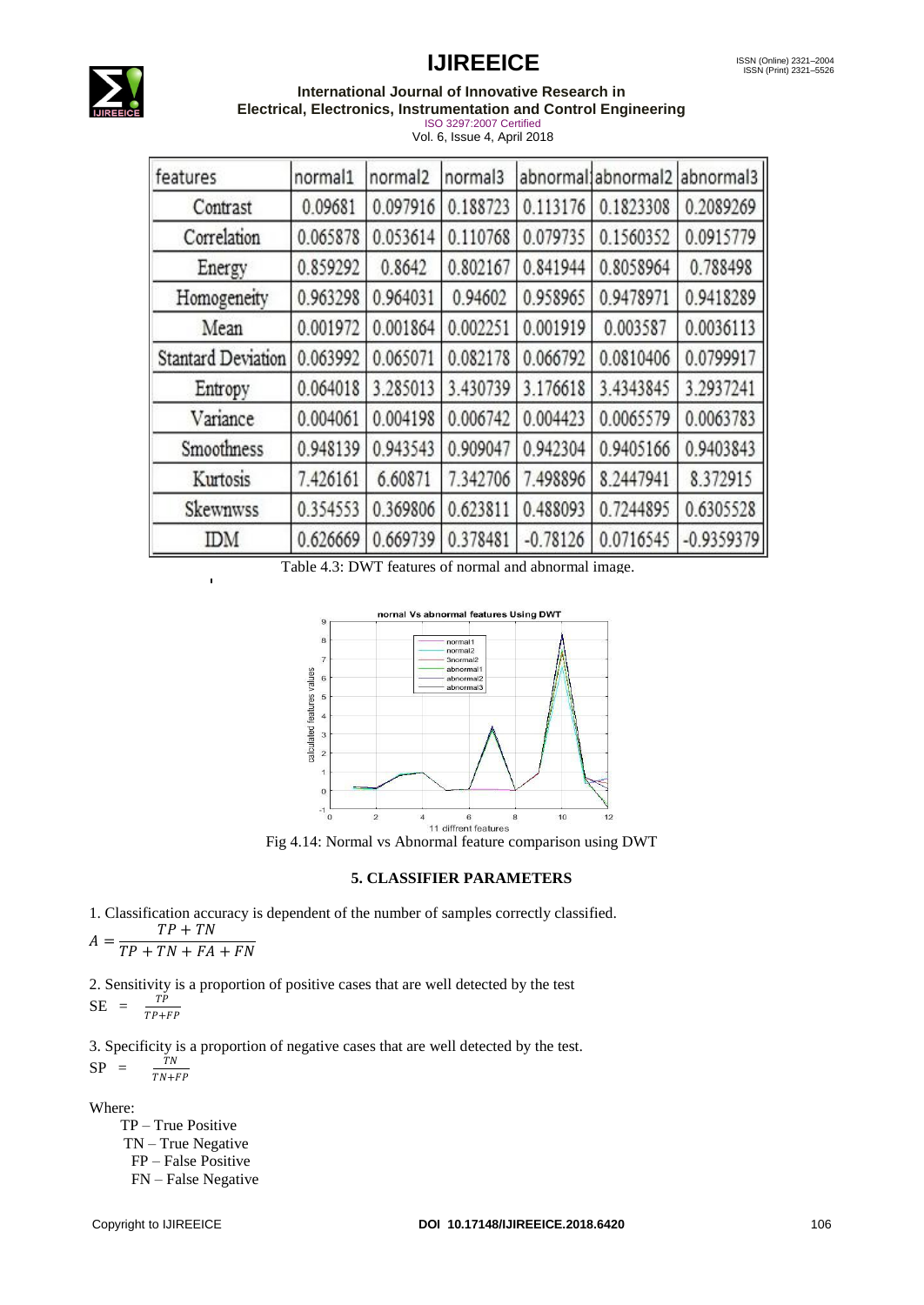



#### **International Journal of Innovative Research in Electrical, Electronics, Instrumentation and Control Engineering**

ISO 3297:2007 Certified

Vol. 6, Issue 4, April 2018

#### Table 5.1: Classification methods analysis

| Classification method         | Description                                                                                                                                                                                                                                                                                                                                                                                            | Characteristics                                                                                                                                                                                     |
|-------------------------------|--------------------------------------------------------------------------------------------------------------------------------------------------------------------------------------------------------------------------------------------------------------------------------------------------------------------------------------------------------------------------------------------------------|-----------------------------------------------------------------------------------------------------------------------------------------------------------------------------------------------------|
| Artificial Neural network     | Features were extracted using wavelet<br>transforms $(19)$ . These features were<br>used as an input of ANN. It used the<br>additional nonlinear process to define<br>the hidden layer.                                                                                                                                                                                                                | The nonlinear Discriminant analysis<br>approach was used. Accuracy depends<br>upon the parameter selection of wavelet<br>transform parameter, also structure of<br>the network and number of inputs |
| Decision tree                 | Accuracy depends on training In the<br>tree structure leaves is class mark and<br>branches<br>conjunction<br>$\sigma$ f<br>is<br>a<br>components belongs to these classes.<br>During the learning, subset is formed<br>from the source set according to the<br>parameters. This process is repeated<br>until more separation is not useful [22].                                                       | It uses top down (hierarchical rule)<br>algorithm to construct<br>the<br>tree.<br>Distinctive algorithm is used to<br>measure the best.                                                             |
| <b>Support Vector Machine</b> | It separates negative and positive<br>examples using a hyper plane or hyper<br>planes. SVM is a method of supervised<br>learning it creates an input, output<br>mapping with the help of labeled<br>training data. It transforms input data<br>into high-dimensional feature space 20]                                                                                                                 | The hyper plane selection and kernel<br>parameter play the key role to accuracy<br>and performance.                                                                                                 |
| <b>Fuzzy Measure</b>          | Fuzzy set elements have degrees of<br>membership[21] Fuzzy classification<br>membership degrees<br>and<br>uses<br>of<br>fuzzy<br>functions<br>logic<br>for<br>classification. In Fuzzy classification,<br>characteristics of<br>an<br>image<br>are<br>described<br>by various<br>stochastic<br>associations. It provides different<br>categories of stochastic characteristics<br>in the similar form. | Threshold and fuzzy integral decide<br>the accuracy and performance.                                                                                                                                |

#### **6. CONCLUSION**

This survey covered comparison of statistical and texture features of normal and abnormal IR breast images, various types of segmentation and Region Of Interest (ROI) extraction, modern IR camera specifications and various classification techniques to early detect the abnormality of breast thermal image. Also, compared the pre cool and post cool IR image features (both normal and abnormal). Because of poor notification in this comparison, survey extends to a DWT feature extraction method and noticed the reasonable variation in both normal and abnormal DWT feature comparison. So the conclusion of this survey is, DWT feature extraction method is a better option than the pre cool and post cool method for thermography based breast cancer analysis.

#### **REFERENCES**

- [1] Sheeja V Francis a, M. Sasikala "Breast cancer detection in rotational thermography images using texture features" Infrared Physics & Technology 67 (2014) pp. 490–496.
- [2] B.B. Lahiri, S. Bagavathiappan "Medical applications of infrared thermography: A review" Infrared Physics & Technology 55 (2012) pp.221– 235.
- [3] www.britannica.com/science/Stefan-Boltzmann-law.
- [4] Francisco J. Sanchez-Marin, Sergio Calixto-Carrera "Novel approach to assess the emissivity of the human skin" Journal of Biomedical Optics vol.14(2), pp. 024006-1 - 024006-6 March/April 2009.
- [5] Ruben Usamentiaga ,Pablo Venegas "Infrared Thermography for Temperature Measurement and Non-Destructive Testing" Sensors 2014, pp.12305-12348.
- [6] Marina Milosevic, Dragan Jankovic "Thermography based breast cancer detection using texture features and minimum variance quantization" EXCLI Journal 2014; vol.13 pp.1204-1215
- [7] De Oliveira A.Conci, Maria G.perez "Segmentation of infrared images: a new technology for early detection of breast diseases" [Industrial](http://ieeexplore.ieee.org/xpl/mostRecentIssue.jsp?punumber=7108493)  [Technology \(ICIT\), IEEE International Conference 2015;](http://ieeexplore.ieee.org/xpl/mostRecentIssue.jsp?punumber=7108493) pp.1765-1771.
- [8] M. Kontos a , R. Wilson b , I. Fentiman a "Digital infrared thermal imaging (DITI) of breast lesions: sensitivity and specificity of detection of primary breast cancers "Clinical Radiology vol66 (2011) pp.536-539.